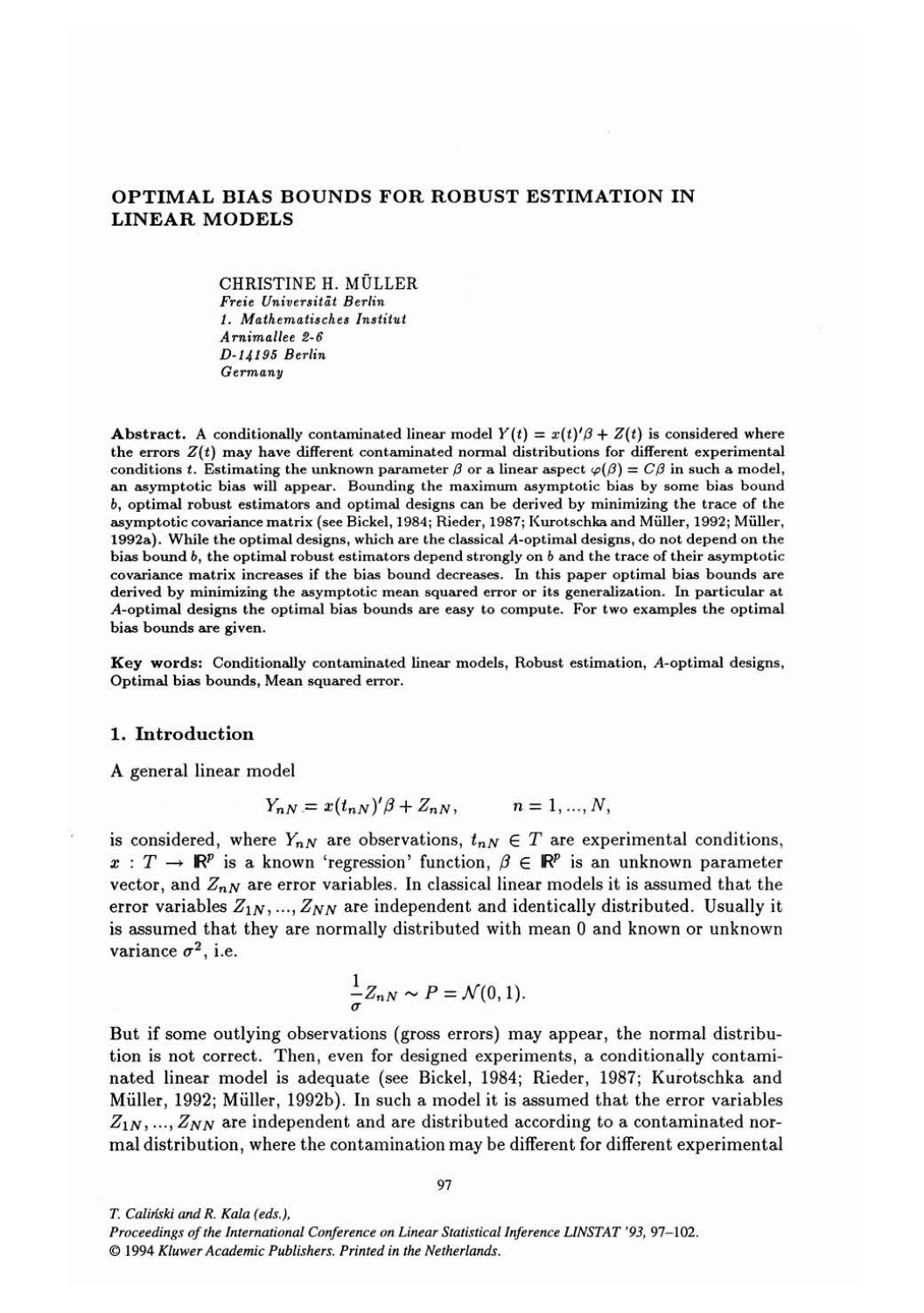conditions, i.e.

$$
\frac{1}{\sigma}Z_{nN}\sim Q_{nN}(dz)=[1-N^{-1/2}\epsilon(t_{nN})]P(dz)+N^{-1/2}\epsilon(t_{nN})g(z,t_{nN})P(dz),
$$

with  $\sum_{n=1}^{N} \epsilon(t_{n,N}) \leq N$  for almost all  $N \in \mathbb{N}$ ,  $\int g(z,t) P(dz) = 1$ ,  $g(z,t) \geq 0$ for all  $z \in \mathbb{R}$ ,  $t \in T$ . Thereby the markov kernel  $g(\cdot, t)P$  models the form and  $\epsilon(t) \geq 0$  the proportion of contamination. The set P of all sequences  $(Q^N =$  $\bigotimes_{n=1}^{N} Q_{nN}$ )NEN defines a conditional contamination neighbourhood around the classical model  $(P^N)_{N \in I\!\!N}$ .

To estimate in this model a linear aspect  $\varphi(\beta) = C\beta$ ,  $C \in \mathbb{R}^{s \times p}$ , one can use a one-step-M-estimator. An estimator  $\hat{\varphi}_N : \mathbb{R}^N \times T^N \to \mathbb{R}^s$  is called a one-step-Mestimator for  $\varphi(\beta) = C\beta$  with a score function  $\psi : \mathbb{R} \times T \to \mathbb{R}^s$ , an initial estimator  $\widehat{\beta}_N^0$ :  $\mathbb{R}^N \times T^N \to \mathbb{R}^p$  for  $\beta$  and a variance estimator  $\widehat{\sigma}_N^2$ :  $\mathbb{R}^N \times T^N \to \mathbb{R}^+$  for  $\sigma^2$ , if

$$
\widehat{\varphi}_N(y_N,d_N)=C\,\widehat{\beta}_N^0(y_N,d_N)+\frac{1}{N}\sum_{n=1}^N\psi\left(\frac{y_{nN}-x(t_{nN})'\widehat{\beta}_N^0(y_N,d_N)}{\widehat{\sigma}_N},t_{nN}\right)\widehat{\sigma}_N
$$

(see Bickel, 1975; Rieder, 1985; and Muller, 1992b). Thereby the initial and the variance estimators can be robust or non-robust estimators. For example the initial estimator can be the least squares estimator or some M-estimator and the variance estimator can be the mean squared residuals or Huber's Proposal 2 (Huber, 1964). Because the asymptotic behaviour of the one-step-M-estimators does neither depend on the initial estimator nor on the variance estimator and here the robustness property is derived from the asymptotic distribution we also can use non-robust initial and variance estimators. But if the estimator should also satisfy a finite sample robustness property then the initial and variance estimator should also satisfy the finite sample robustness property.

If we assume that the design  $d_N = (t_{1N}, ..., t_{NN})$  converges to an asymptotic design measure  $\delta$  in the following sense

$$
\lim_{N \to \infty} \frac{1}{N} \sum_{n=1}^{N} e_{t_{nN}}(t) = \delta(t) \text{ for all } t \in \text{supp}(\delta),
$$
 (1)

then the one-step-M-estimator with the score function  $\psi_{\infty}(z,t) = C I(\delta)^{-x}(t)z$ behaves asymptotically like the Gauss-Markov estimator for  $\varphi(\beta) = C\beta$ . Here  $e_t$ denotes the Dirac measure on t and  $I(\delta) = \int x(t) x(t)^{r} \delta(dt)$  is the information matrix of the design  $\delta$  while  $I(\delta)^{-}$  is a g-inverse of  $I(\delta)$ . In the conditionally contaminated linear model the one-step-M-estimator with the score function  $\psi_{\infty}$ , and therefore also the Gauss-Markov estimator, has an unbounded asymptotic bias. But robust estimators should have a bounded asymptotic bias and this is the case for all one-step-M-estimators with bounded score function  $\psi$ . This was shown by Bickel (1984) and Rieder (1985, 1987) for estimating the whole parameter vector  $\beta$  and by Kurotschka and Müller (1992) for estimating a linear aspect  $\varphi(\beta) = C\beta$ . Moreover, they derived optimal robust estimators by minimizing the trace of the asymptotic covariance matrix under the side condition that the asymptotic bias is bounded by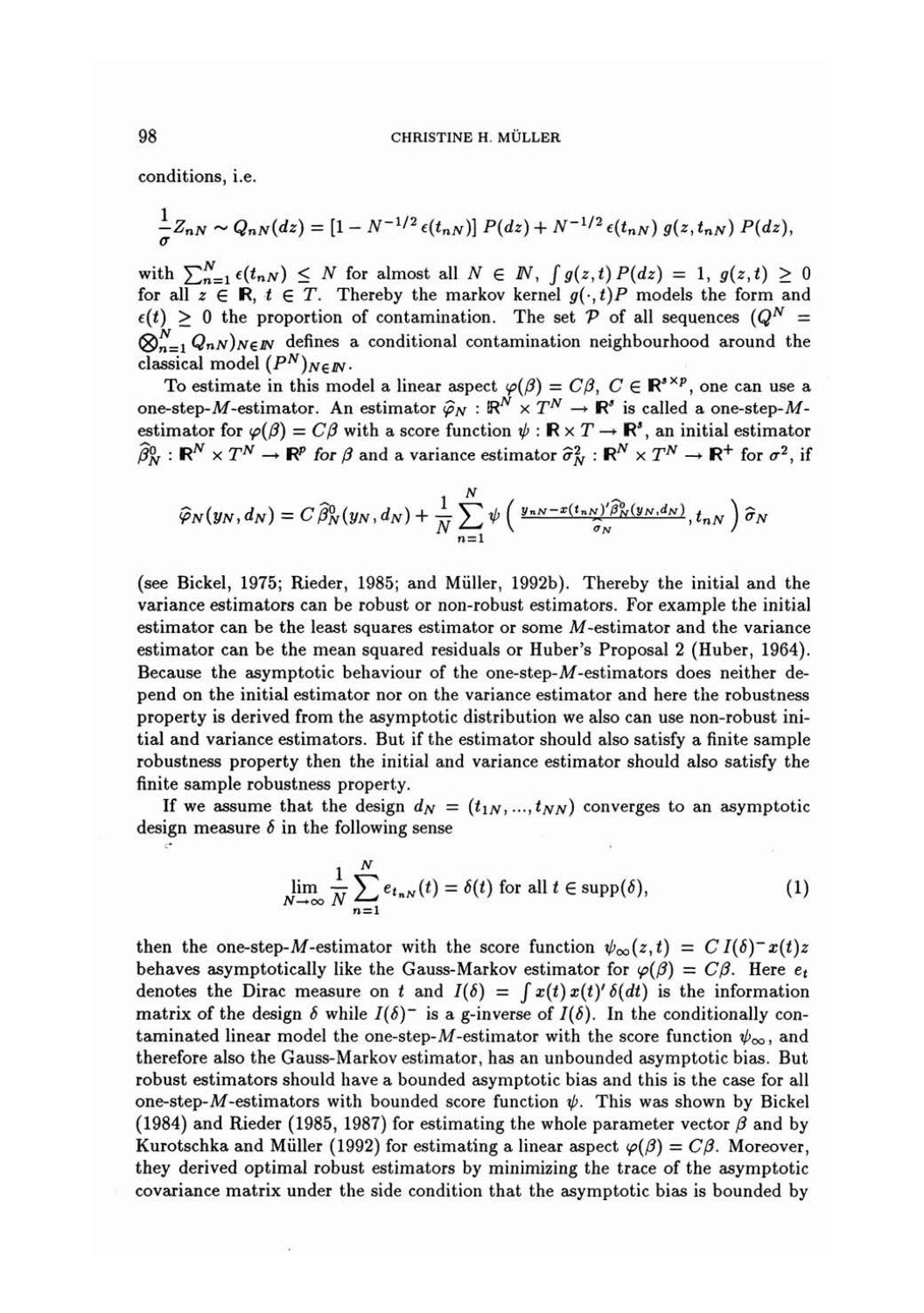some bias bound *b.* Hence the optimal robust estimators depend on the bias bound b.

Similar optimal robust estimators can be also obtained by deriving the influence functions of the estimators (see Hampel et al., 1986). Basing on this approach, Samarov (1985) proposed optimal bounds b for the robust estimators by minimizing an approximated mean squared error at finite samples. But Samarov calculated the optimal bounds only for few estimators which, in particular for designed experiments, are not the optimal estimators.

In Section **3** of this paper we propose optimal bounds for planned experiments and show that for experiments at optimal designs the bounds are very easy to calculate. Because this approach is based on results of Kurotschka and Muller (1992) and Miiller (1992a) concerning optimal robust estimators and optimal designs for robust estimation, at first these results will be briefly repeated in Section 2. In Section 4 we will give the optimal bias bounds for the linear regression model and a one-way lay-out with **3** treatments and a control treatment.

## **2. Optimal Robust Estimators with Given Bias Bound**

Under some regularity conditions (see Muller, 1992b), in particular under condition (1) and the condition  $\psi \in \Psi(\delta, C)$ , where

$$
\Psi(\delta, C) = \{ \psi : \mathbb{R} \times T \to \mathbb{R}^s; \int \psi(z, \cdot) P(dz) = 0, \int \psi(z, t) x(t)' z P(dz) \delta(dt) = C \},
$$

a one-step-M-estimator with a score function  $\psi$  is asymptotically normally distributed for all contaminated error distributions, i.e.

$$
\mathcal{L}(\sqrt{N}(\widehat{\varphi}_N - \varphi(\beta))|Q_{\beta}^N) \stackrel{N \to \infty}{\longrightarrow} \mathcal{N}(b(\psi, (Q^N)_{N \in \mathbb{N}}), \sigma^2 V(\psi, \delta))
$$
\nfor all  $(Q^N)_{N \in \mathbb{N}} \in \mathcal{P}$ .

\n(2)

Thereby the asymptotic covariance matrix is given by

$$
V(\psi,\delta)=\int \psi \psi' d(P\otimes \delta)
$$

and the maximum asymptotic bias satisfies

$$
\sup\{|b(\psi,(Q^N)_{N\in\mathbb{N}})|;\ (Q^N)_{N\in\mathbb{N}}\in\mathcal{P}\}=\sigma\|\psi\|_{\infty} \tag{3}
$$

(see Bickel, 1984; Rieder, 1985, 1987; Kurotschka and Muller, 1992; and Muller, 1992b). This shows that the asymptotic behaviour of a one-step- $M$ -estimator is completely determined by its score function.

Optimal robust estimators for a given bias bound  $\bar{b}$  for the maximum asymptotic bias at a given design  $\delta$  are those which have a score function  $\psi_{b,\delta}$  solving

$$
\min\{\mathrm{tr}\,V(\psi,\delta);\ \psi\in\Psi(\delta,C),\ \|\psi\|_{\infty}\leq b\}.
$$

The solution  $\psi_{b,\delta}$  is P $\otimes \delta$ -unique and exists if and only if b is greater than or equal to  $b_0(\delta) = \min\{\|\psi\|_{\infty};\ \psi \in \Psi(\delta, C)\}\$ . A general, but very implicit characterization of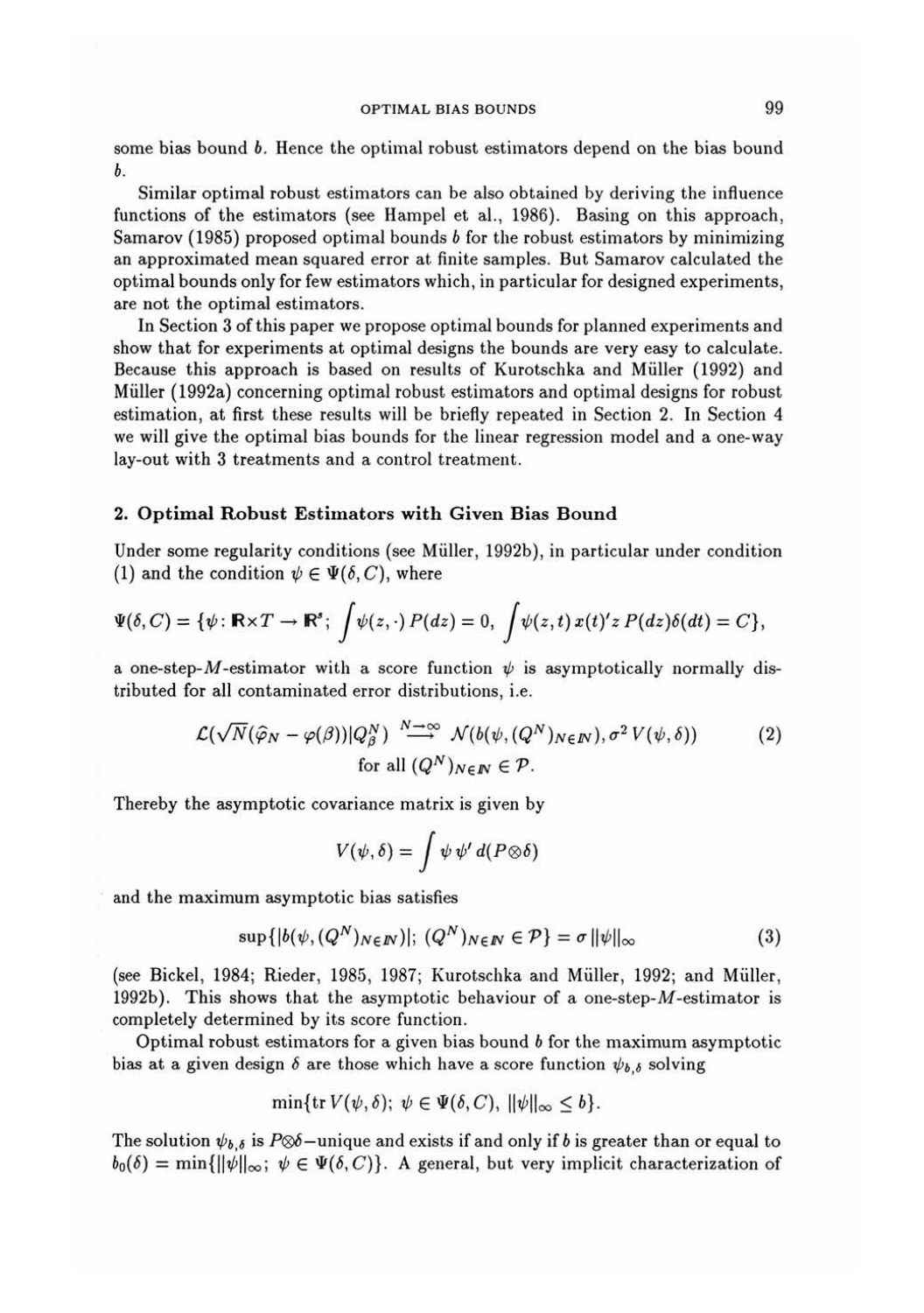## 100 **CHRISTINE H. MULLER**

these optimal score functions  $\psi_{b,\delta}$  was given by Hampel (1978) and Krasker (1980). More explicit characterizations for special designs were given by Kurotschka and Miiller (1992) and Miiller (1992a). In Miiller (1992a) it was also shown that the classical A-optimal designs are optimal for these optimal robust estimators. It means that a design  $\delta^*$  solving

$$
\min\{\text{tr } CI(\delta)^{-}C';\ \delta \in \Delta\}
$$

is also a solution of

$$
\min\{\mathrm{tr}\,V(\psi_{b,\delta},\delta);\ \delta\in\Delta\,\,\mathrm{with}\,\,b_0(\delta)\leq b\},\
$$

and this holds for all bias bounds  $b \geq b_0(\delta^*)$ . Thereby we have  $b_0(\delta^*) \leq b_0(\delta)$  for all  $\delta \in \Delta$ .

### 3. Optimal Bias Bounds

According to  $(2)$ , the asymptotic mean squared error of a one-step- $M$ -estimator with a score function  $\psi$  at a design  $\delta$  is equal to

$$
\sigma^2\left(b(\psi,(Q^N)_{N\in I\!\!N})^2+\text{tr} \,V(\psi,\delta)\right),\,
$$

and, according to **(3),** the maximum asymptotic mean squared error is equal to

$$
MSE(\psi, \delta) = \sigma^2 \left[ ||\psi||_{\infty}^2 + \text{tr } V(\psi, \delta) \right].
$$

To give more or less weight on the maximum asymptotic bias, the mean squared error criterion can be generalized in the following sense

$$
GMSE(\psi,\delta) = \alpha w(||\psi||_{\infty}) + \gamma \operatorname{tr} V(\psi,\delta),
$$

where  $\alpha$ ,  $\gamma \ge 0$  and  $w : \mathbb{R}^+ \to \mathbb{R}^+$  is a convex function.

Now the optimal bias bound can be defined as the solution  $b^*$  of

$$
\min\{GMSE(\psi_{b,\delta^*},\delta^*); \ b \geq b_0(\delta^*)\}.\tag{4}
$$

In particular, for  $\alpha = \gamma$  and  $w(b) = b^2$ , the solution of (4) will be denoted by  $b_2$ . It is the optimal bias hound for the mean squared error criterion, i.e. is a solution of

$$
\min\{MSE(\psi_{b,\delta^*},\delta^*); b\geq b_0(\delta^*)\}.
$$

The solution of (4) for  $\alpha = \gamma$  and  $w(b) = b$  will be denoted by  $b_1$ .

In Müller (1992a) it was shown that the score functions  $\psi_{b,\delta}$  of the optimal robust estimators with bias bound b at the A-optimal design  $\delta^*$  have a very simple form and that the trace of the corresponding asymptotic covariance matrix, tr  $V(\psi_{b,\delta^*}, \delta^*)$ , is a decreasing, convex function of b with a known first and second derivative. Hence  $GMSE(\psi_{b,\delta^*},\delta^*)$  is also a convex function of b and the minimum point can be calculated by Newton's method.

If we want to minimize  $GMSE(\psi_{b,\delta}, \delta)$  with respect to b for an arbitrary, non-A-optimal design, then the problem becomes very complicated, since no explicit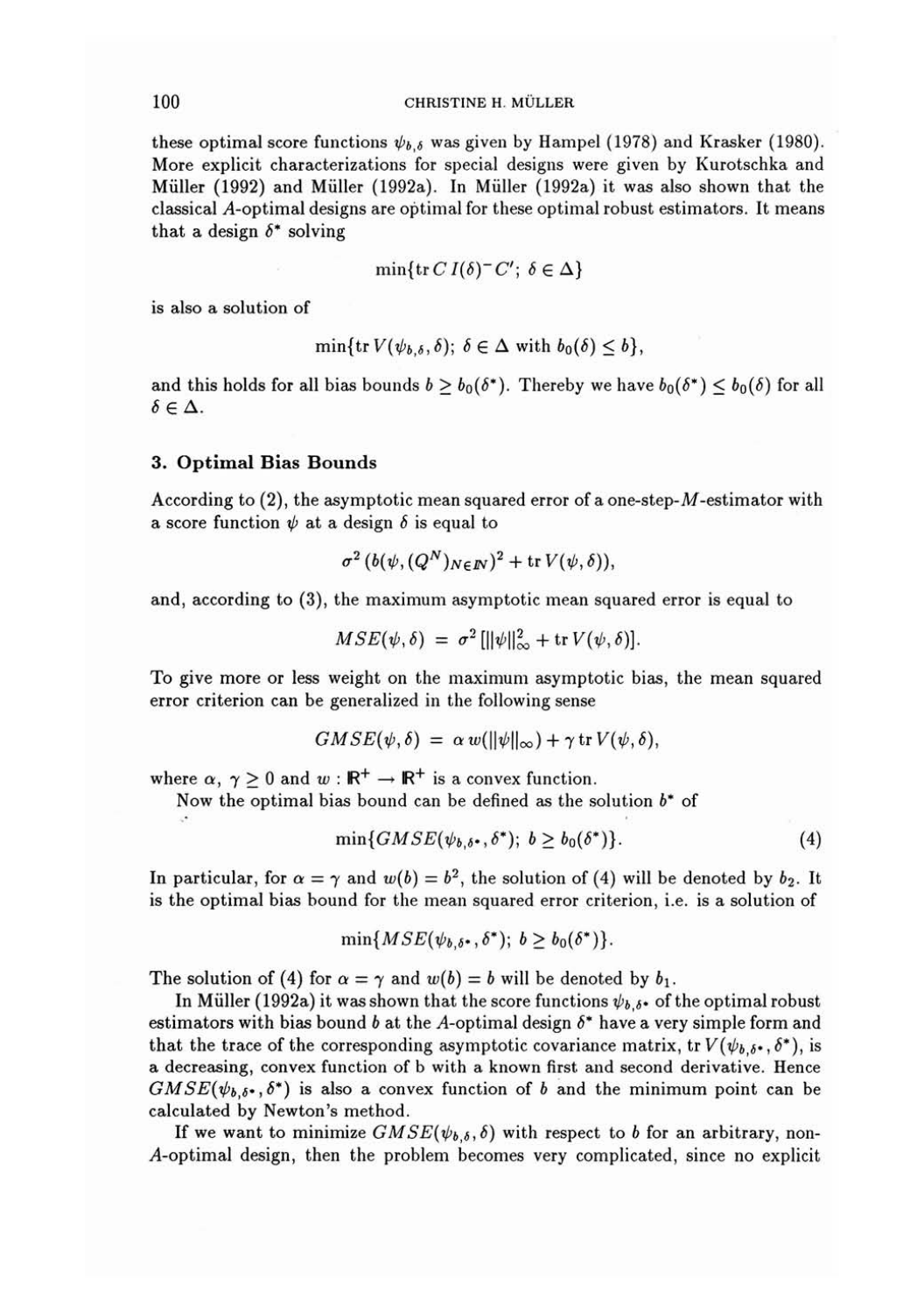formulas for the first and the second derivative are known. The advantage of the above definition of an optimal bias bound follows also from the fact that it provides the estimator and the design which minimizes the generalized mean squared error within all estimators and designs, i.e.  $(\psi_{b^*,\delta^*}, \delta^*)$  is the solution of

$$
\min\{GMSE(\psi,\delta); \ \psi \in \Psi(\delta,C) \ \text{and} \ \delta \in \Delta\}.
$$

#### **4. Examples**

#### 4.1. **LINEAR REGRESSION**

In a linear regression model

$$
Y(t) = \beta_0 + \beta_1 t + Z(t)
$$
 with  $t \in [-1, 1]$ ,

the A-optimal design for estimating the whole parameter vector  $\beta$  is  $\delta^* = \frac{1}{2}(e_{-1}+e_1)$ . According to Miiller (1992a), the score function of the optimal robust estimator for the A-optimal design for estimating the whole parameter vector director of the optimal design of the score function of the optimal of with the bias bound  $b > b_0(\delta^*) = \sqrt{\pi}$  at  $\delta^*$  has the form

$$
\psi_{b,\delta^*}(z,t) = \frac{\text{sgn}(z)}{y_b} \frac{\min\{|z|,b\,y_b\}}{\sqrt{2}} (1,t)',
$$

where  $y_b$  satisfies  $y_b = \left[\frac{2\Phi(b y_b) - 1}{\sqrt{2}}\right] > 0$ , while  $\Phi$  denotes the standard normal distribution function.

As the optimal bias bound with respect to the mean squared error criterion we get  $b_2 = 1.8289$ . For this bias bound the fixed point  $y_b$  is equal to  $y_{b_2} = 0.2386$ . The optimal bias bound for the generalized mean squared error criterion with  $\alpha = \gamma$  and  $w(b) = b$  is  $b_1 = 1.9934$ , where  $y_{b_1} = 0.4317$ .

#### 4.2. **ONE-WAY LAY-OUT**

In a one-way lay-out model

$$
Y(i) = \beta_i + Z(i), \text{ for } i = 1, ..., 4,
$$

with a control treatment, say 1, and three other treatments, say 2, 3, 4, let consider a linear aspect of the form  $\varphi(\beta) = (\beta_1, \beta_2 - \beta_1, \beta_3 - \beta_1, \beta_4 - \beta_1)'$ . The A-optimal design for estimating this aspect is  $\delta^* = \frac{1}{5}(2 e_1 + e_2 + e_3 + e_4)$ . According to Müller (1992a) the score function of the optimal robust estimator for  $\varphi(\beta)$  with the bias bound  $b > b_0(\delta^*) = 5\sqrt{\pi/2}$  at  $\delta^*$  has the form

$$
\psi_{b,\delta^*}(z,t) = \text{sgn}(z) \, \frac{\min\{|z|,b\,y_b\}}{y_b} \cdot \left\{ \begin{array}{l} \frac{1}{2} \, (1,-1,-1,-1)' & \text{for } t=1\\ \left(\frac{1}{2}(t),\dots,\frac{1}{2}(t)\right)' & \text{for } t \neq 1 \end{array} \right.,
$$

where  $y_b$  satisfies  $y_b = \left[2\Phi(b y_b) - 1\right]/5 > 0$ .

**As** the optimal bias bound with respect to the mean squared error criterion we get  $b_2 = 6.4660$  with  $y_{b_2} = 0.0675$ . The optimal bias bound for the generalized mean squared error criterion with  $\alpha = \gamma$  and  $w(b) = b$  is  $b_1 = 8.1950$  with  $y_{b_1} = 0.1644$ .